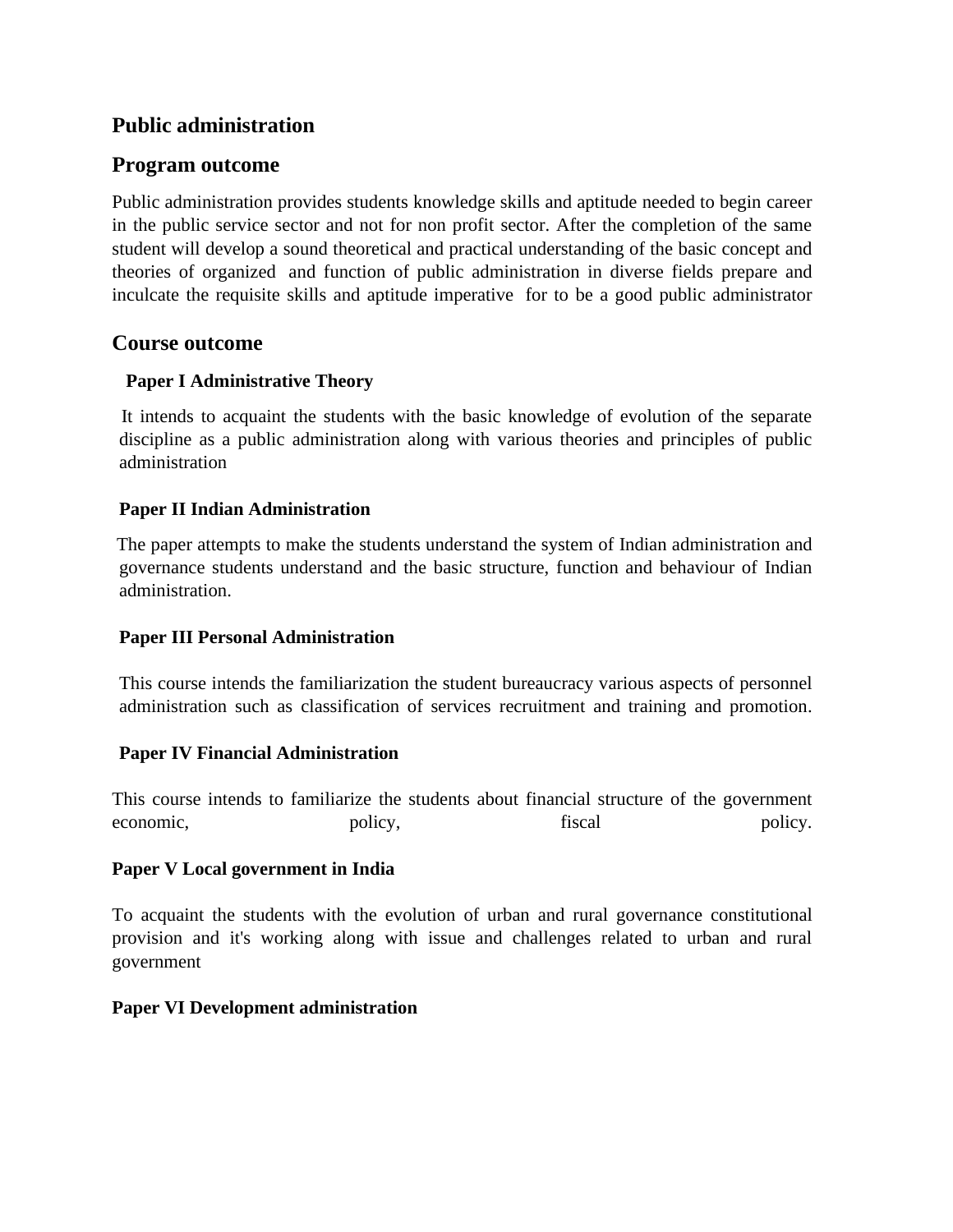This course attempts to develop a better understanding about development administration under this student will be taught about concepts debates machinery of planning role of civil society people's participation and so on.

## **Physical Education**

#### **Course outcomes**

- The development of skills related to physical fitness i.e. strength, flexibility, movement, endurance etc.
- The development of knowledge and skills regarding teamwork and fair play.
- Physical education or activities can improve your health and reduce the risk of developing several diseases.
- It promotes physical and mental alertness.
- The another outcomes are verbal information, demonstration method for coaching, motor skills and information about healthy lifestyle, self-confidence and self work as they relate to physical education recreation programmes. Physical education and sports develops teamwork, leadership, punctuality, discipline quality and social adjustment

## **Sociology**

## **Course outcomes**

By the time of graduation, sociology majors should be able to:

- Explain the sociological perspective, broadly defined; use sociological theory to explain social problems and issues; make theoretically-informed recommendations to address current social problems; and demonstrate the utility of the sociological perspective for their lives.
- Demonstrate the ability to interpret, locate, evaluate, generate, and use sociologically relevant data to test hypotheses and draw evidence-based conclusions.
- Integrate sociological theory, research, and data in order to assess various explanations of social phenomena and to assess social policy.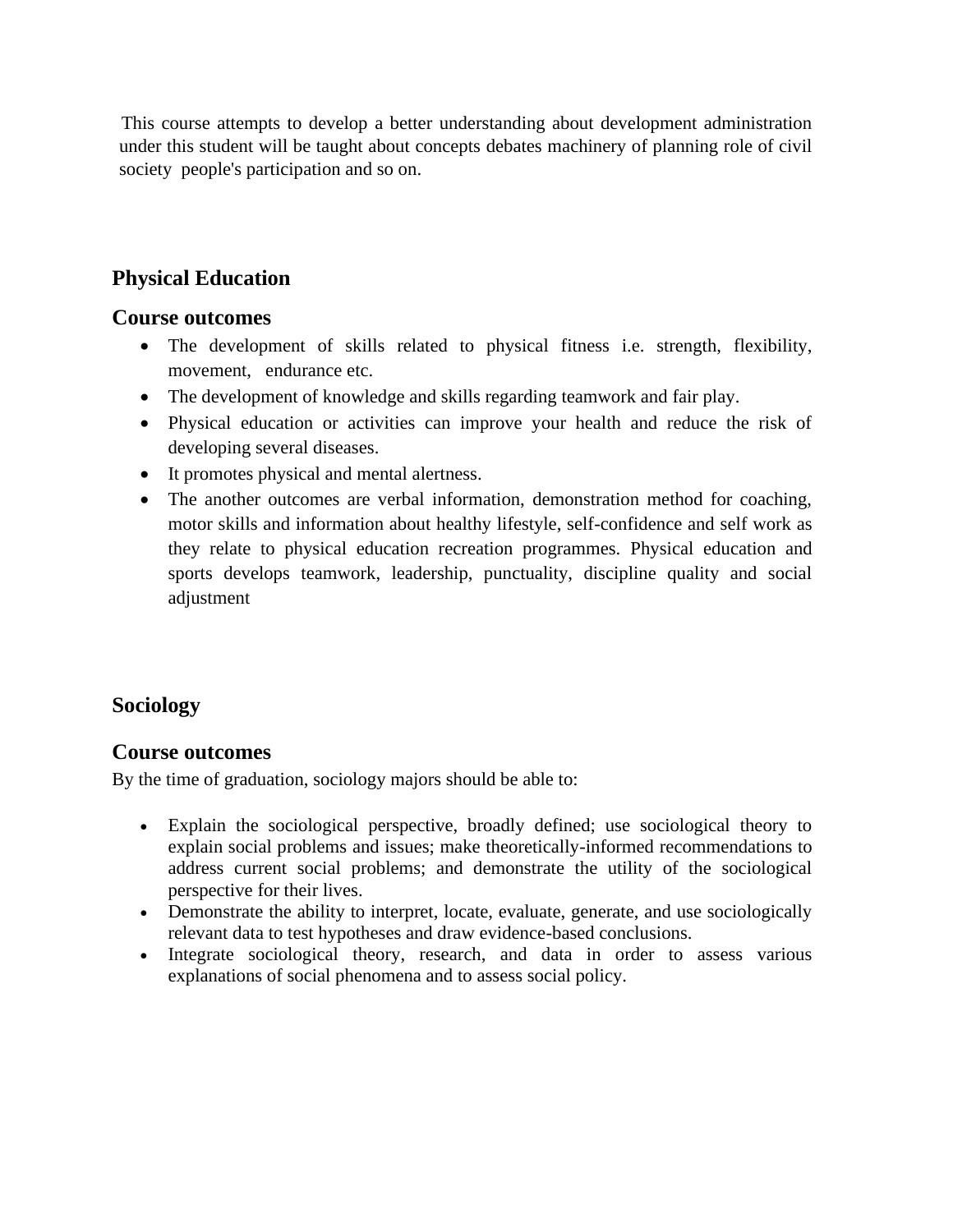### **Fine Arts**

#### **Course Outcomes**

- Formulate questions and responses clearly and precisely based on relevant information and research and to come to well reasoned conclusions and solutions. Students will develop the ability to think open-mindedly with the ability to consider alternative systems of thought that challenge received notions and social cultural bias.
- Effectively express concepts in concrete form.
- Skillfully create artistic form using techniques and methods appropriate to the intended result.
- Understand that the meaning of a work of art is conditioned by the manner in which it is exhibited or otherwise presented and distributed. They will have the ability to consider methods of presentation and distribution in innovative ways that respond to, and potentially influence, existing conditions in the field.
- Consider the role of art making in the larger social context.
- Develop an awareness of current professional standards in their chosen media and in the larger field of contemporary art as well as the ability to effectively meet or redefine those standards. Recognizing that one aspect of being a professional artist is autonomy; Fine Arts Students will develop artistic autonomy to identify and focus on their practice, act upon their ideas and continue to learn over the length of their career.

## **Religion Course Outcomes**

- 1. **Critical Thinking Skills:** Acquire and further develop core humanities skills of critical thinking, textual analysis, expository and persuasive writing, and organized research that display academic knowledge of religious studies.
- 2. **Citizenship Skills:** Articulate the roles of religiosity in a secular democratic society and cultivate characteristics of engaged citizenship.
- 3. **Global Literacy Skills:** Demonstrate sufficient familiarity with three classical world religions, including knowledge of at least one religious cultural tradition outside of European/American culture.
- 4. **Methodological Skills:** Utilize various disciplinary approaches historical, literary, philosophical, religious, ethical – to articulate the concept and meaning of "religion" and the nature of its academic study.
- 5. **Problem-Solving Skills:** Apply scholarly methods to understand how religious communities address concrete issues such as environment, gender, violence, and secularity.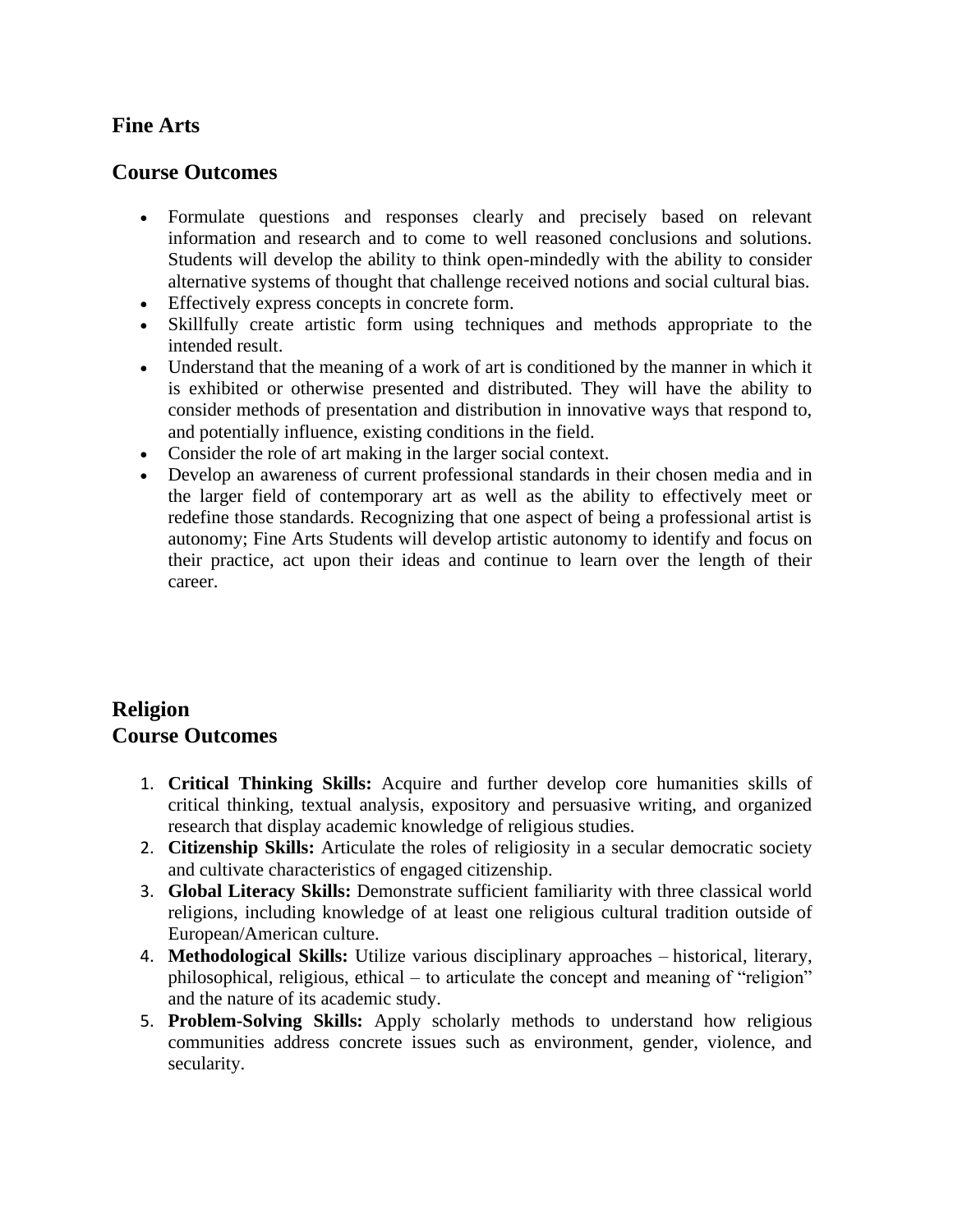# **Home science**

# **Course Outcomes**

- 1. Human resources & management
- 2. Clothing & textile
- 3. Food & nutrition

**1. HUMAN RESOURSES & MANGEMENT (T) -**The aim of the B.A in Human Resource Management (HRM) is to give students the knowledge, understanding and key skills that are required by today's HR professionals and to enable students to effectively contribute to dynamic organizations. Critically assess existing theory and practice in the field of HRM. Develop an ability to undertake qualitative and quantitative research. Apply knowledge about qualitative and quantitative research to an independently constructed piece of work Respond positively to problems in unfamiliar contexts. Identify and apply new ideas, methods and ways of thinking. Work effectively with colleagues with diverse skills, experience levels and way of thinking. Be able to evaluate HRM related social, cultural, ethical and environmental responsibilities and issues in a global context

- **2. CLOTHING& TEXTILES SCIENCE (T) -** To develop an understanding of textiles materials i.e. fibre, yarns, fabrics and their manufacturing process. To understand the suitability of different fabrics and their end use. To introduce the basic scientific concepts related to processing and production of textiles
- **3. Food science & nutrition (T) -** To develop an understanding of textiles materials i.e. fibre, yarns, fabrics and their manufacturing process. To understand the suitability of different fabrics and their end use. To introduce the basic scientific concepts related to processing and production of textiles.

## **Economics**

**Program Outcomes** The undergraduate Economics programs help students to learn how to apply economic analysis to everyday problems in real world to understand current events and evaluate specific policy proposals.

## **Program Specific Outcomes**

**Core1: Micro Economics** It helps the students to identify and explain micro economic concepts and theories related to the consumer and producer behavior in the market, market structure, factor pricing and welfare economics.